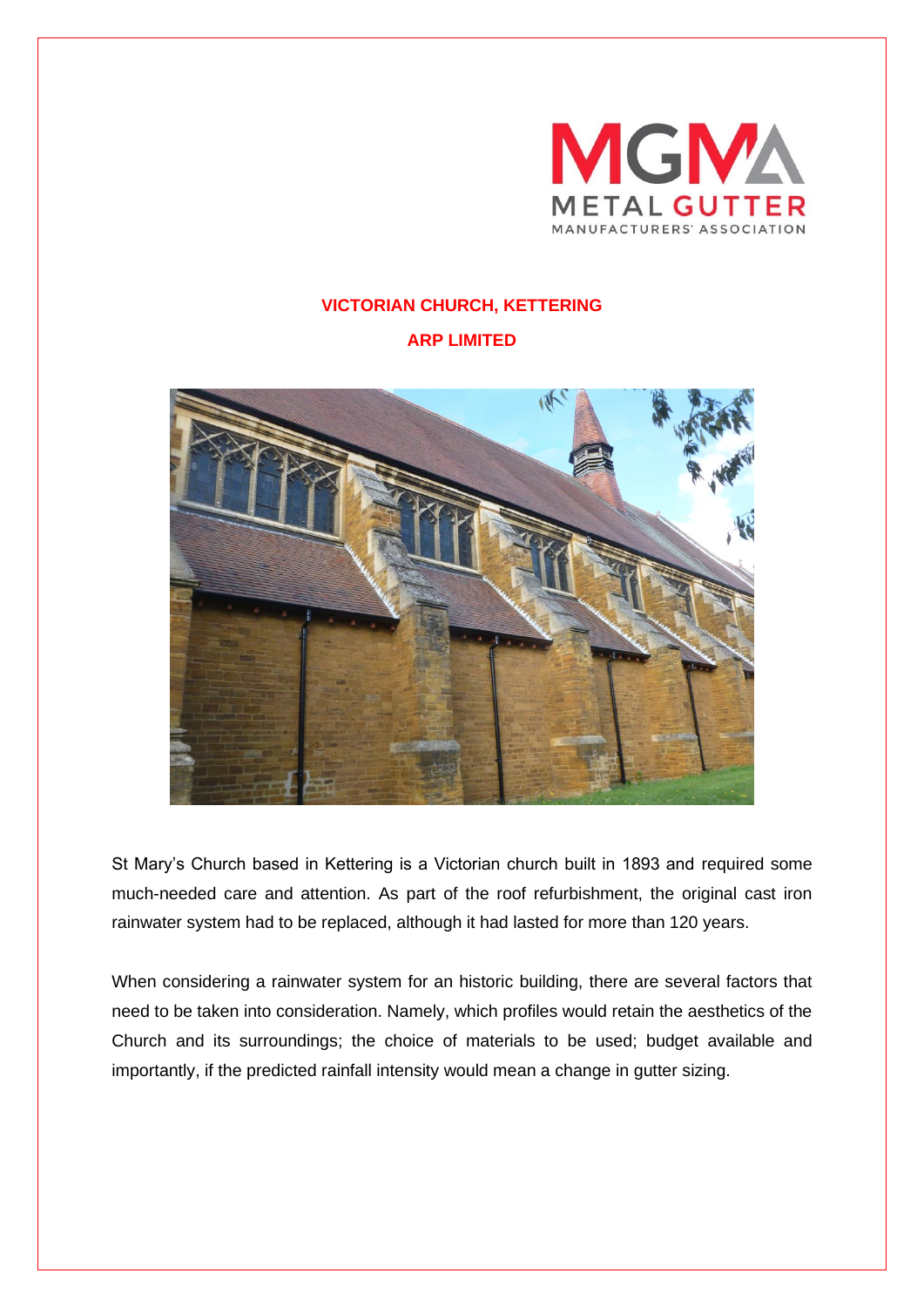Warkton Roofing were the appointed contractor and ARP's local Account Manager, Nigel Hancock, met with Bob Lockley, Managing Director, on site to discuss the requirements of the new rainwater system and carry out a full site measure.

With rainfall intensity and budget being key factors and due to the roof pitch and effective roof area, the chosen option was ARP's Legacy No. 46 ogee gutter on the high-level roofs and Legacy plain half round gutter on the lower roofs with additional downpipes to aid the flow of rainwater from the roof. The Legacy gutters, Colonnade cast eared rainwater pipes and Carinus hoppers all imitate the Victorian style of the profiles being replaced.



Aluminium was chosen instead of cast iron on this project for its low maintenance, lightweight, yet durable properties. By polyester powder coating the rainwater system in a heritage type RAL 9005 Black Leatherette finish, it mimics the cast iron aesthetics and will not need repainting for at least 30 years.

Aluminium is a more cost-effective option than cast iron, and especially when upgrading the number of downpipes to provide a quick and effective rain flow from the roof. Aluminium is much lighter and easier to install, meaning less fitting time on site.